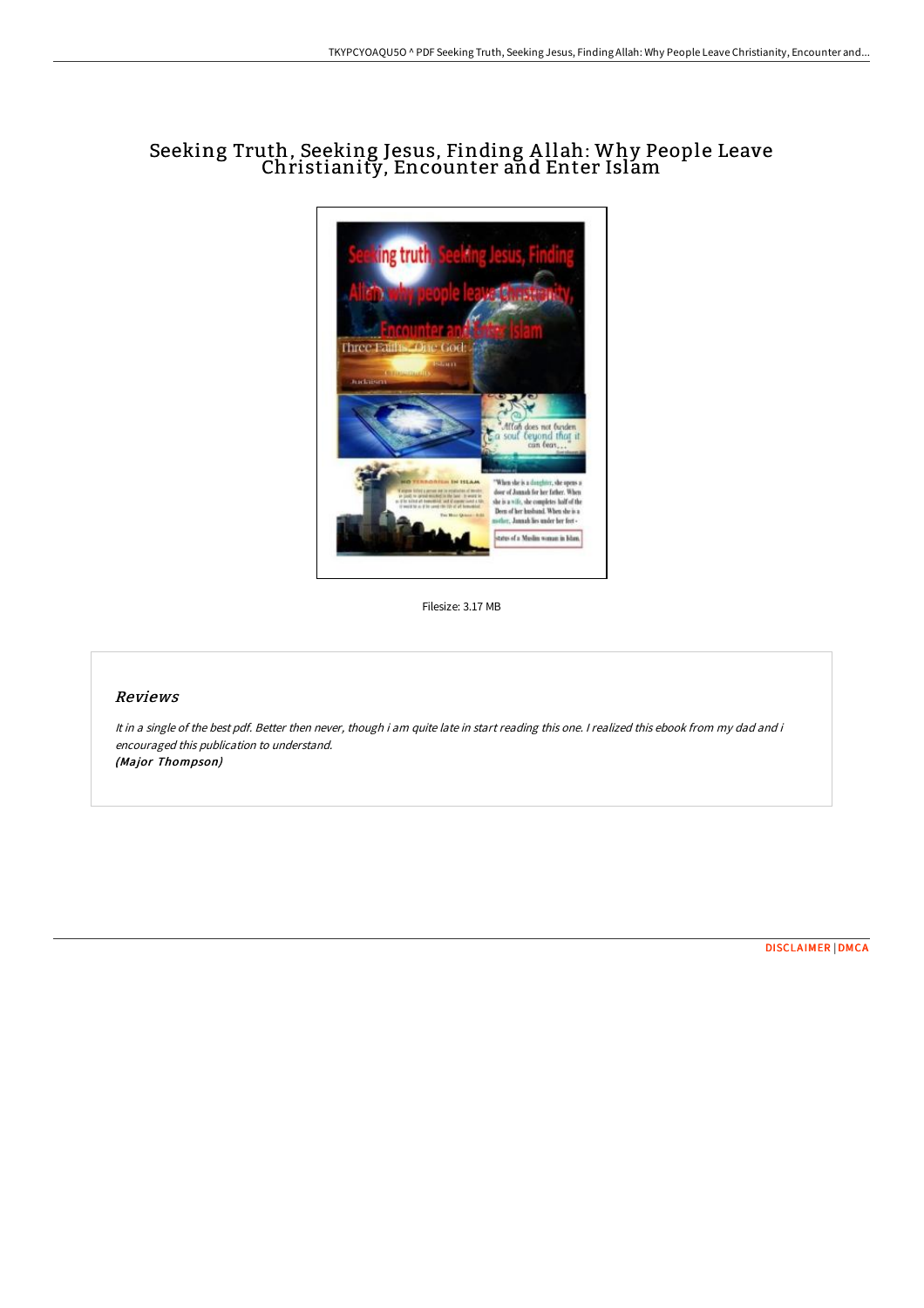## SEEKING TRUTH, SEEKING JESUS, FINDING ALLAH: WHY PEOPLE LEAVE CHRISTIANITY, ENCOUNTER AND ENTER ISLAM



Createspace, United States, 2014. Paperback. Book Condition: New. 272 x 214 mm. Language: English . Brand New Book \*\*\*\*\* Print on Demand \*\*\*\*\*.Introduction of the author MR.FAISAL: Can we discover God? What does science prove? Why we were never told the facts of science world religions? These are some questions thoughts the author had couple of years ago. So, he began his search. During his research he looked through many diGerent kinds of books, scriptures, Torah, Bible, Quran, biological scientific books, world religions, history, online searches, similarities differences of various faiths many more information s. In his search for revealing God s true religion he organized many information s created this book. It s book of comparative religions + religion science. A RESEARCH PROJECT A DOCUMENTARY BOOK ON SCIENCE WORLD RELIGIONS COMPARATIVE INTERFAITH DISCUSSIONS Message from the author: My intention is not to criticize any one s beliefe.It s okay to agree or disagree with my book. This entire book is not totally written by me.It is based on a research project done by me.The book is as the title goes.The information is arranged organized by me all sources of all documents or information is mentioned inside the book.Purpose of my book is to share the knowledge which is available in many sources I have mentioned them in the book.Hope you enjoy share my book. The greatest creation of god is us.The true race of us the1only us, all of us the mankind simply1race of humanity. Love is the only antidose of hate.so, love, peaceGodbless for all.knowledge is not only power but it is indeed freedom to speak out the truth of an existence and I will share it to set it free. Thank you for reading my work.God bless planet earth America.

Read Seeking Truth, Seeking Jesus, Finding Allah: Why People Leave [Christianity,](http://bookera.tech/seeking-truth-seeking-jesus-finding-allah-why-pe.html) Encounter and Enter Islam Online  $\blacktriangleright$ Download PDF Seeking Truth, Seeking Jesus, Finding Allah: Why People Leave [Christianity,](http://bookera.tech/seeking-truth-seeking-jesus-finding-allah-why-pe.html) Encounter and Enter Islam